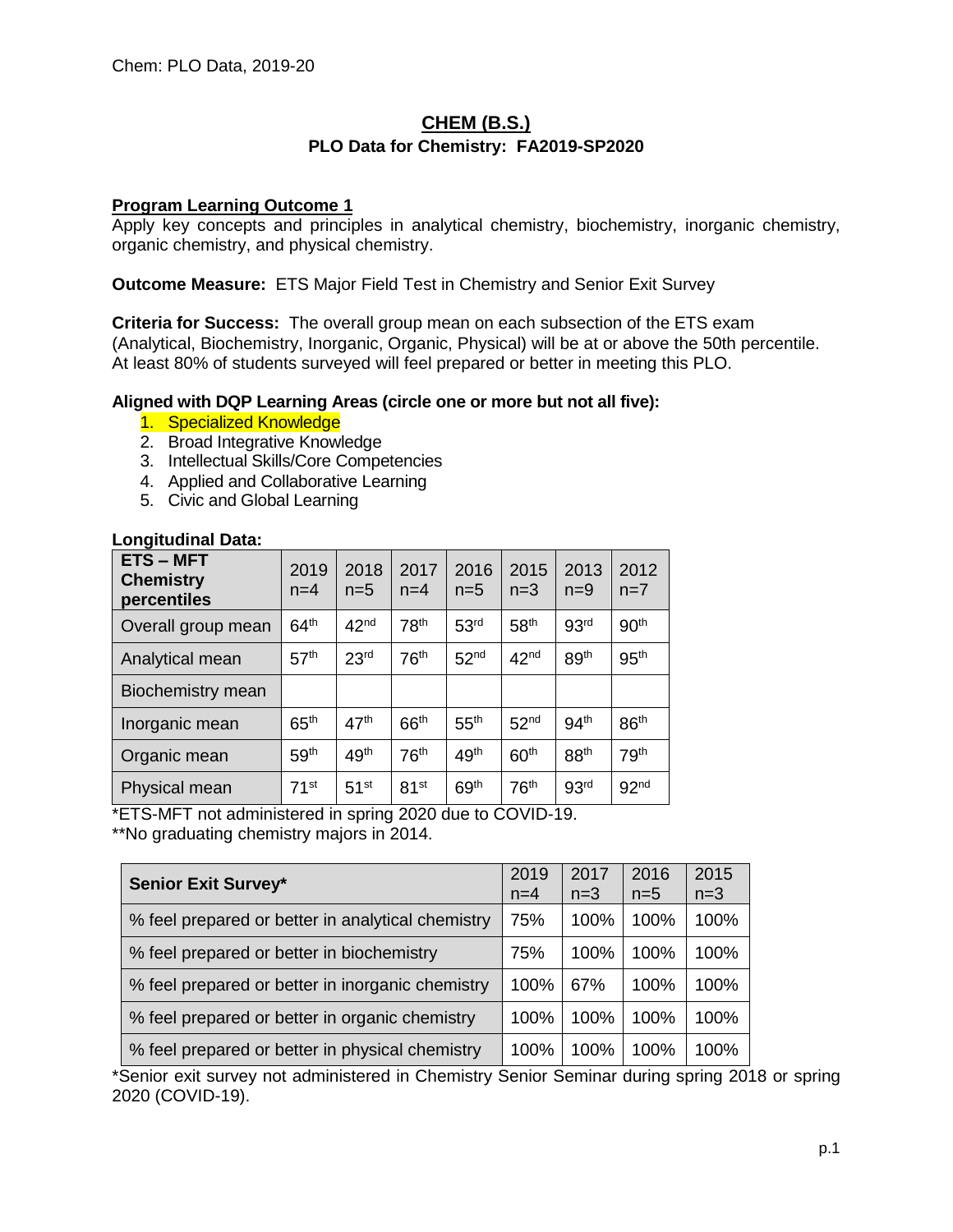**Conclusions Drawn from Data:** When looking at the data we see that in every case but two, our students meet or exceed the  $50<sup>th</sup>$  percentile before 2018. The scores in analytical were low  $(42<sup>nd</sup>$  percentile) in 2015 and the scores in organic were just below the criteria  $(49<sup>th</sup>$  percentile) in 2016. There is not anything particularly troublesome about these scores, however, when you consider that the analytical score came back above the criteria for success in 2016 and 2017 and previous years were stellar in this category. All scores were below the criteria for success in 2018 except for Physical Chemistry. In 2019, all scores were above the criteria for success. We have not yet been able to collect data in Biochemistry from the MFT-ETS because this requires ETS to analyze the exams further and report back on this score. The student surveys yield positive results in each category except for inorganic chemistry in 2017 and analytical chemistry and biochemistry in 2019, **due to the small number of senior chemistry majors who completed the exit survey (n = 3 or 4).**

**Changes to be Made Based on Data:** We will try to obtain data from the ETS on the biochemistry scores in the future.

**Rubric Used:** ETS Comparative Data Guides – MFT for Chemistry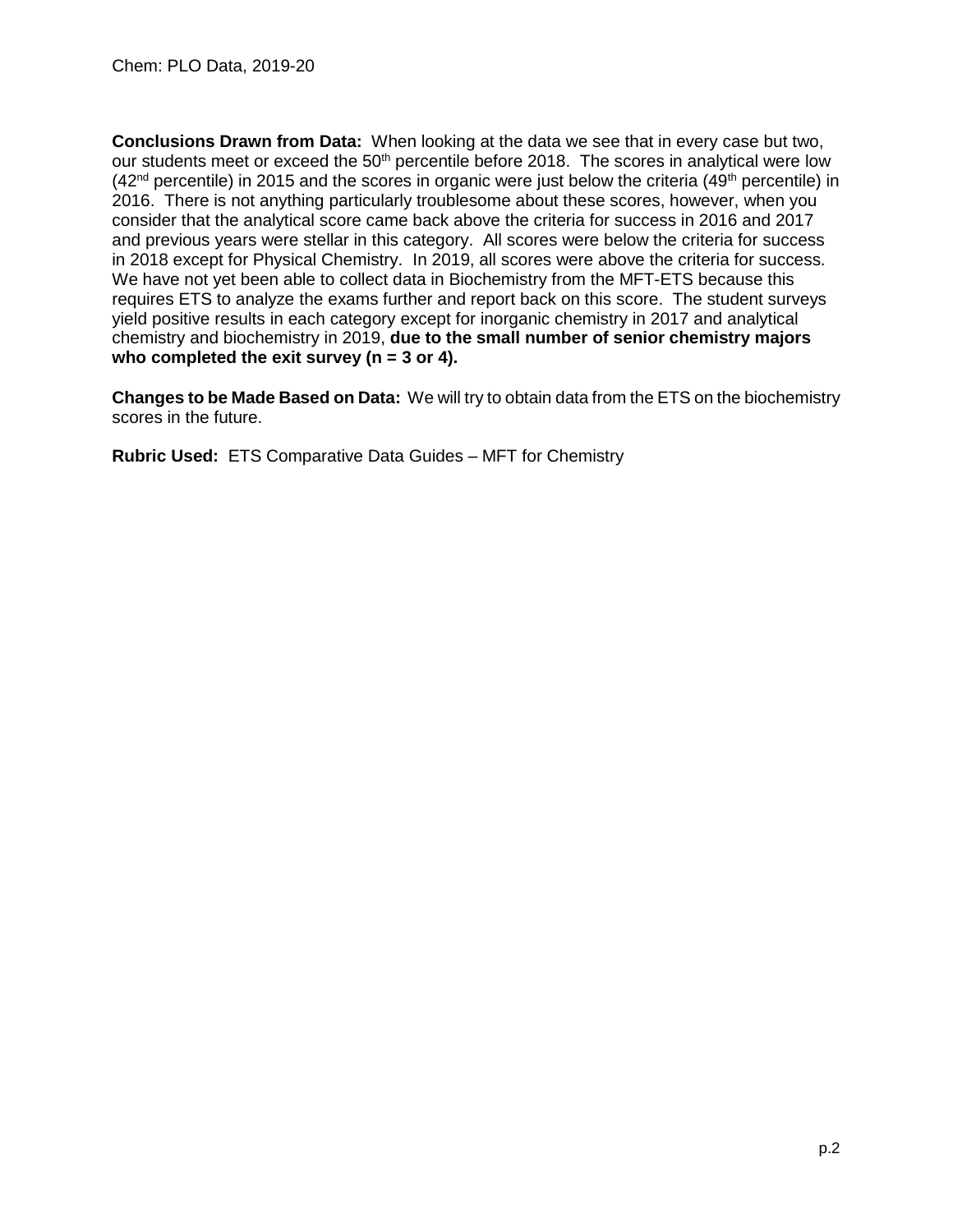# **Chemistry PLO Data**

### **Program Learning Outcome 2**

Use standard instrumentation and laboratory equipment to conduct scientific experiments and perform chemical characterization and analyses.

**Outcome Measure:** Faculty laboratory instructors' observation of students' use of various standard instruments in different courses (see below) and Senior Exit Survey.

GC: Chemistry 304 (Organic Chemistry II) GC-MS: Chemistry 453 (Advanced Organic Chemistry) HPLC: Chemistry 370 (Instrumental Analysis) IR: Chemistry 304 (Organic Chemistry II) NMR: Chemistry 351 (Organic Structure Elucidation) UV-vis: CHE325 (Physical Chemistry I)

**Criteria for Success:** At least 80% of students will be able to use each of the various instruments with little or no guidance. At least 80% of students surveyed will feel prepared or better in meeting this PLO.

#### **Aligned with DQP Learning Areas (circle one or more but not all five):**

- 1. Specialized Knowledge
- 2. Broad Integrative Knowledge
- 3. Intellectual Skills/Core Competencies
- 4. Applied and Collaborative Learning
- 5. Civic and Global Learning

#### **Longitudinal Data:**

| % students able to<br>use instrument with<br>little or no guidance | 2019-2020                  | 2018-2019        | 2017-2018     | 2016-2017       | 2015-2016       |
|--------------------------------------------------------------------|----------------------------|------------------|---------------|-----------------|-----------------|
| <b>GC CHE2096</b>                                                  | COVID-19                   | $100\%$ (n=6)    | $100\%$ (n=4) | 100%<br>$(n=3)$ | $60\%$ (n=5)    |
| GC-MS CHE4054                                                      | not offered                | $100\%$ (n=9)    | not offered   | N/A             | not offered     |
| HPLC CHE3070                                                       | <b>HPLC</b> not<br>working | $100\%$ (n=5)    | $100\%$ (n=3) | N/A             | $75\%$ (n=4)    |
| <b>IR CHE2096</b>                                                  | COVID-19                   | 83.3%<br>$(n=6)$ | $100\%$ (n=4) | 100%<br>$(n=3)$ | 100%<br>$(n=6)$ |
| NMR CHE3051                                                        | not offered                | $100\%$ (n=3)    | $100\% (n=7)$ | not offered     | 100%<br>$(n=8)$ |
| UV-vis CHE3025                                                     | COVID-19                   | $100\%$ (n=4)    | $100\%$ (n=4) | 100%<br>$(n=3)$ | 100%<br>$(n=6)$ |

| <b>Senior Exit Survey*</b> |      | 2019, n=4   2017, n=3   2016, n=5   2015, n=3 |      |      |
|----------------------------|------|-----------------------------------------------|------|------|
| % feel prepared or better  | 100% | 100%                                          | 100% | 100% |

\*Senior exit survey not administered in Chemistry Senior Seminar during spring 2018 or spring 2020 (COVID-19).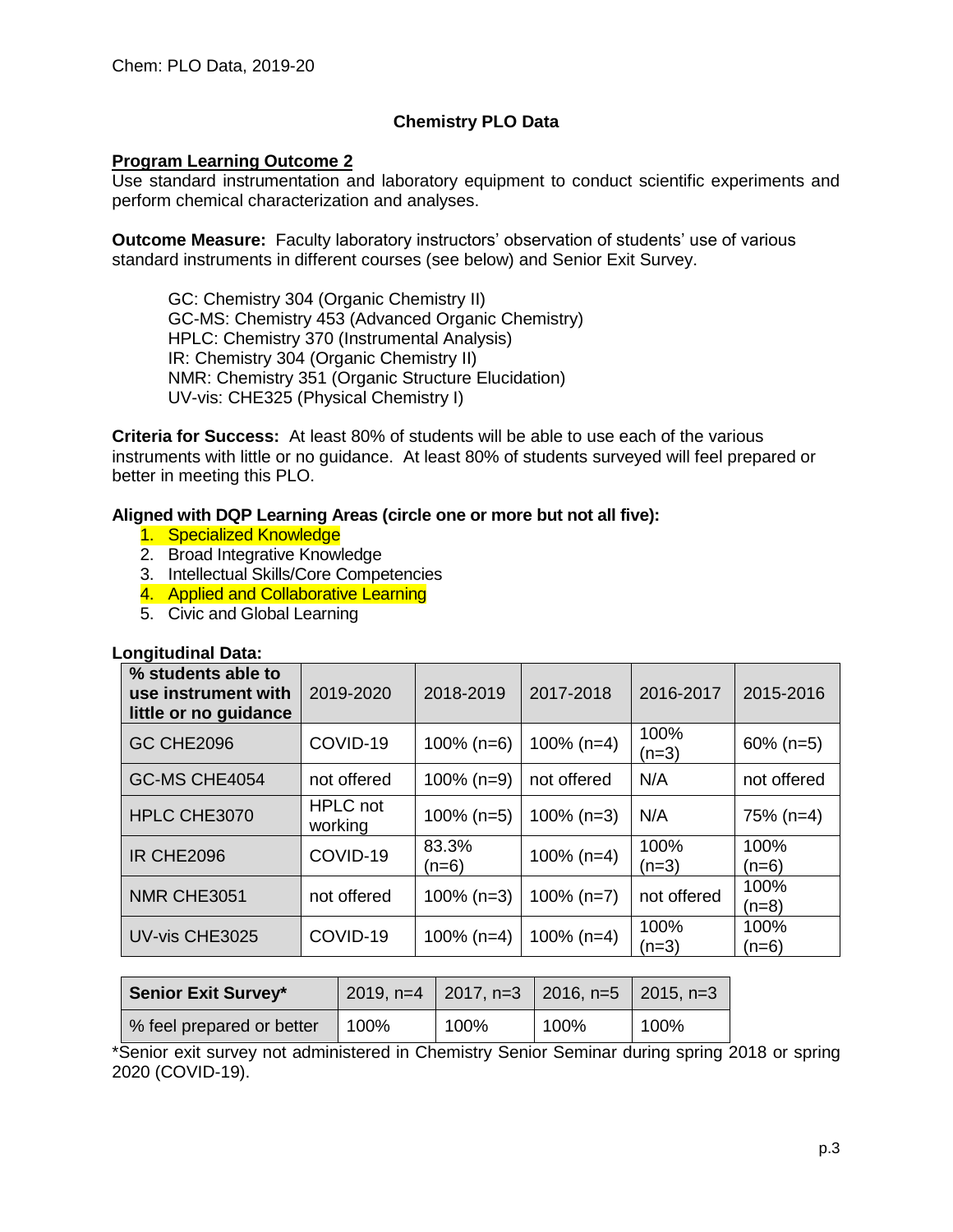**Conclusions Drawn from Data:** Direct assessment using the rubric below just began in 2015- 2016 because this PLO was modified at the end of 2014-2015. 2016-2017 HPLC CHE370 data is not available because the instructor who taught the course is no longer at PLNU. The criteria for success were met on three (IR, NMR, UV-vis) of the five instruments that were assessed in 2015-2016, all three of the instruments in 2016-2017, all five of the instruments in 2017-2018, and all six of the instruments in 2018-2019. GC-MS was not assessed in 2015-2016 or 2017- 2018 because CHE454 was not offered and the instrument was not used in 2016-2017. The student surveys yield positive results in each category.

**Changes to be Made Based on Data:** We will continue to assess the use of the various instruments.

| <b>Instrument</b>     | 4                                                 | 3                                                                                                 | $\mathbf{2}$                                      |                                                       |  |
|-----------------------|---------------------------------------------------|---------------------------------------------------------------------------------------------------|---------------------------------------------------|-------------------------------------------------------|--|
| <b>GC (CHE304)</b>    | Able to use                                       | Able to use                                                                                       | Able to use                                       | Unable to use                                         |  |
|                       | instrument                                        | instrument with                                                                                   | instrument with                                   | instrument even                                       |  |
|                       | independently.                                    | little guidance.                                                                                  | quidance.                                         | with guidance.                                        |  |
| <b>GC-MS (CHE453)</b> | Able to use<br>instrument<br>independently.       | Able to use<br>Able to use<br>instrument with<br>instrument with<br>little guidance.<br>guidance. |                                                   | Unable to use<br>instrument even<br>with guidance.    |  |
| HPLC (CHE370)         | Able to use                                       | Able to use                                                                                       | Able to use                                       | Unable to use                                         |  |
|                       | instrument                                        | instrument with                                                                                   | instrument with                                   | instrument even                                       |  |
|                       | independently.                                    | little guidance.                                                                                  | guidance.                                         | with guidance.                                        |  |
| <b>IR (CHE304)</b>    | Able to use                                       | Able to use                                                                                       | Able to use                                       | Unable to use                                         |  |
|                       | instrument                                        | instrument with                                                                                   | instrument with                                   | instrument even                                       |  |
|                       | independently.                                    | little guidance.                                                                                  | guidance.                                         | with guidance.                                        |  |
| <b>NMR (CHE351)</b>   | Able to use                                       | Able to use                                                                                       | Able to use                                       | Unable to use                                         |  |
|                       | instrument                                        | instrument with                                                                                   | instrument with                                   | instrument even                                       |  |
|                       | independently.                                    | little guidance.                                                                                  | guidance.                                         | with guidance.                                        |  |
| UV-vis (CHE325)       | Able<br>to<br>use<br>instrument<br>independently. | Able<br>to<br>use<br>instrument with<br>little guidance.                                          | Able<br>to<br>use<br>instrument with<br>quidance. | Unable to<br>use<br>instrument even<br>with guidance. |  |

**Rubric Used:** The following scale will be used.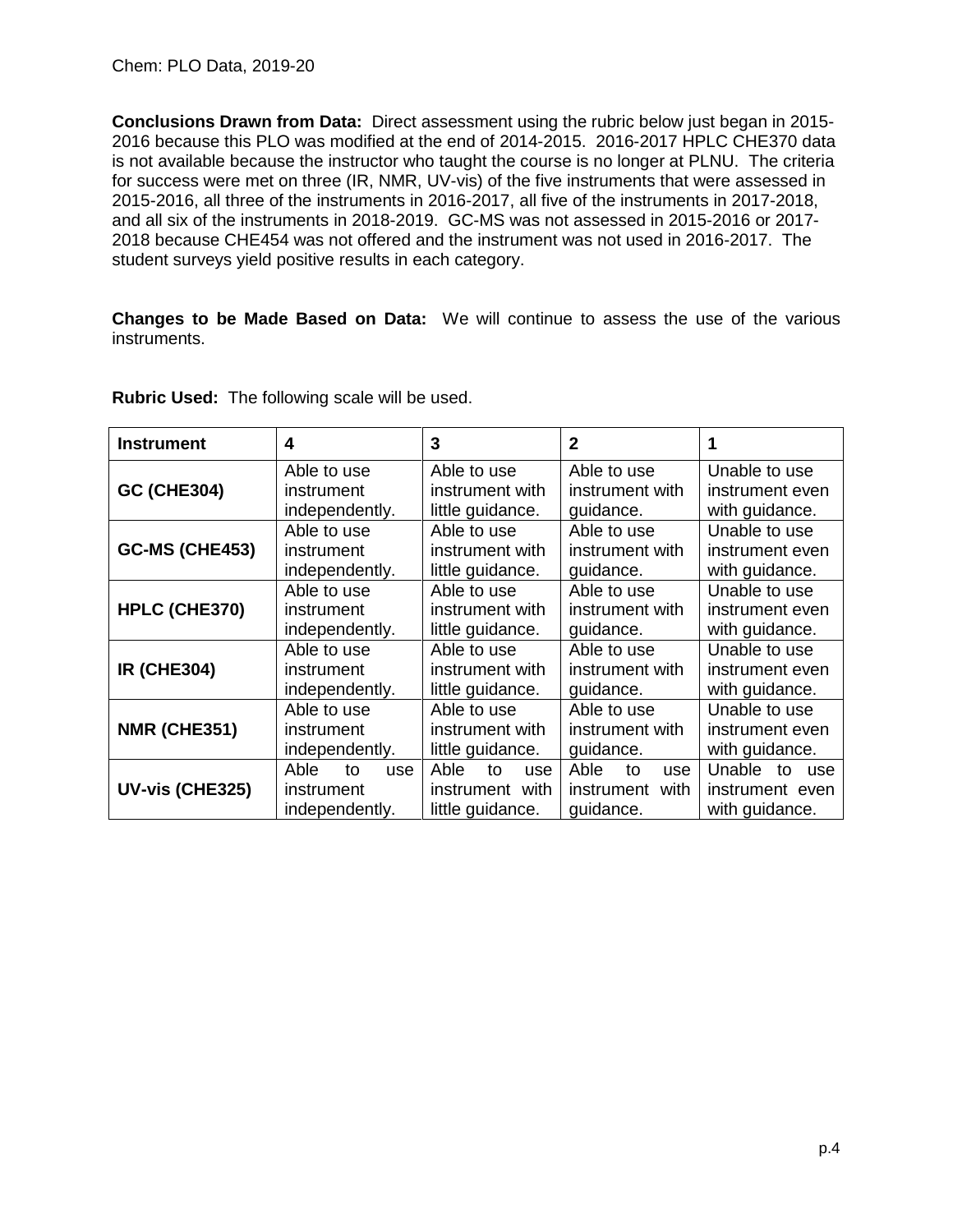# **Chemistry PLO Data**

### **Program Learning Outcome 3**

Participate in the life of the Chemistry Department by involvement in one or more of the following areas: research, chemistry club, and/or various positions of responsibility serving as graders, tutors, stockroom workers and/or teaching assistants.

**Outcome Measure:** Data collection of student involvement in research, science clubs, and positions of responsibility and Senior Exit Survey.

**Criteria for Success:** At least 80% of our students will participate in three or more department related activities (research, science clubs, positions of responsibility) during their time at PLNU. At least 80% of students surveyed will feel prepared or better in meeting this PLO.

### **Aligned with DQP Learning Areas (circle one or more but not all five):**

- 1. Specialized Knowledge
- 2. Broad Integrative Knowledge
- 3. Intellectual Skills/Core Competencies
- 4. Applied and Collaborative Learning
- 5. Civic and Global Learning

#### **Longitudinal Data:**

| <b>Student Involvement</b>                                      |      | 2019, n=4 $\mid$ 2018, n=5 $\mid$ 2017, n=4 $\mid$ 2016, n=5 |      |     | $\pm 2015.$ n=3 |
|-----------------------------------------------------------------|------|--------------------------------------------------------------|------|-----|-----------------|
| % participate in three or more<br>department related activities | 100% | 80%                                                          | 100% | 80% | 100%            |

\*Data not collected in spring 2020 due to COVID-19.

| <b>Senior Exit Survey*</b> |      | $\vert$ 2019, n=4 $\vert$ 2017, n=3 $\vert$ 2016, n=5 $\vert$ 2015, n=3 |     |      |
|----------------------------|------|-------------------------------------------------------------------------|-----|------|
| % feel prepared or better  | 100% | 100%                                                                    | 80% | 100% |

\*Senior exit survey not administered in Chemistry Senior Seminar during spring 2018 or spring 2020 (COVID-19).

**Conclusions Drawn from Data:** The criteria for success have been met and CHEM majors are participating in the life of the department.

**Changes to be Made Based on Data:** No changes to program.

**Rubric Used:** Not applicable.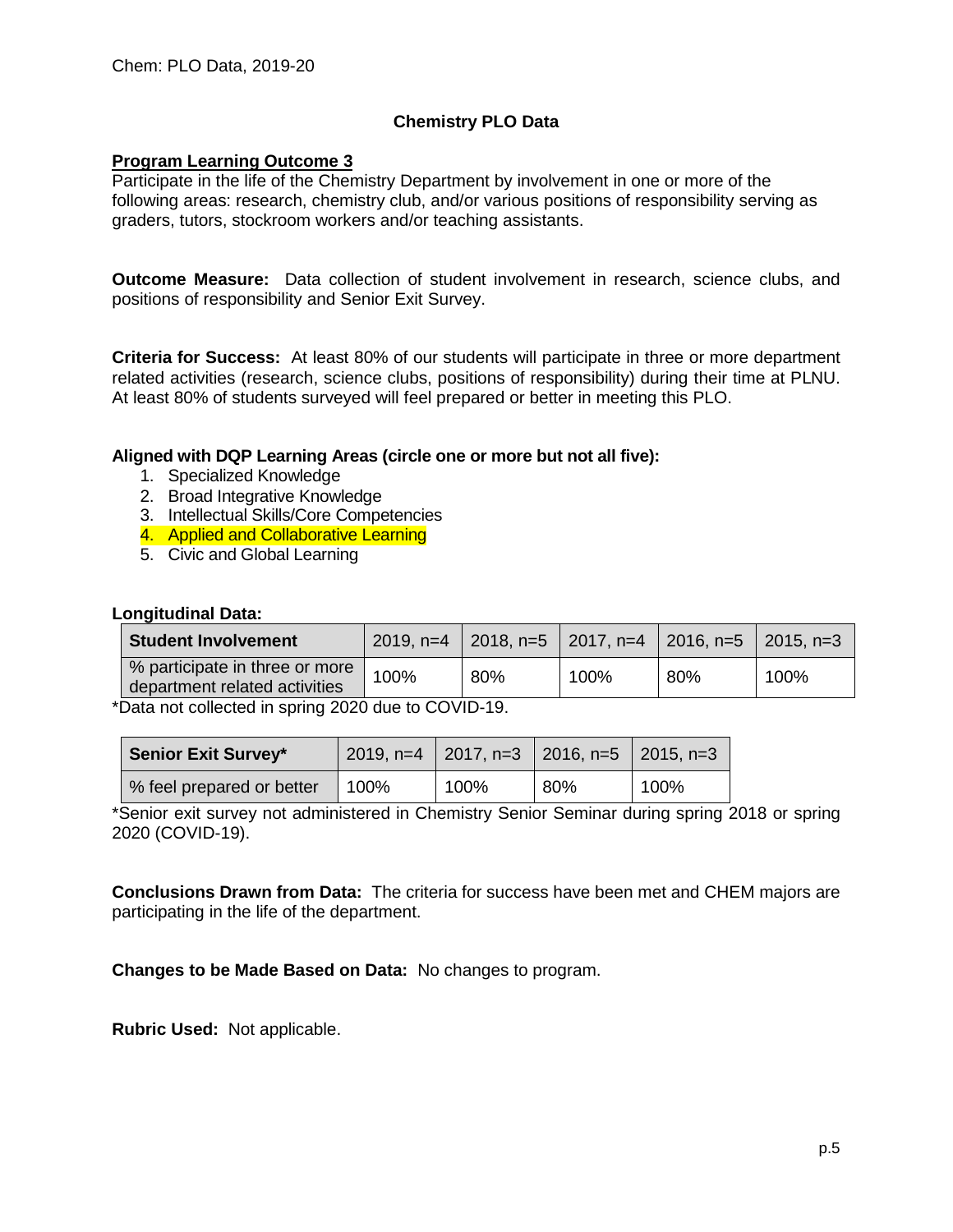# **Chemistry PLO Data**

### **Program Learning Outcome 4**

Be prepared for post graduate studies or a science-related career.

**Outcome Measure:** Data collection of school acceptances or job offers prior to graduation, Senior Exit Survey, and Alumni Survey.

**Criteria for Success (if applicable):** At least 80% of our graduates will be accepted to graduate or professional schools or obtain jobs in science-related careers. At least 80% of alumni surveyed will be accepted to graduate or professional schools or obtain jobs in sciencerelated careers. At least 80% of students surveyed will feel prepared or better in meeting this PLO.

### **Aligned with DQP Learning Areas (circle one or more but not all five):**

- 1. Specialized Knowledge
- 2. Broad Integrative Knowledge
- 3. Intellectual Skills/Core Competencies
- 4. Applied and Collaborative Learning
- 5. Civic and Global Learning

### **Longitudinal Data:**

- 1) The success rate for alumni who apply to graduate or professional schools has been well over 90% for at least 20 years. For dental, medical, optometry, pharmacy, and veterinary schools, there have been 166 acceptances out of 181 applicants (91.7%) between 2004 – 2014.
- 2) An alumni survey was conducted by the Biology and Chemistry Departments in January 2015 that included graduates from 2004 – 2014. 408 alumni were emailed and 115 responded (28% response rate). The lowest response rate was from the class of 2007 (7%). All other classes had a response rate of 21 – 42%, which is fairly typical of alumni surveys.
- 3) 16 CHEM majors responded (44% response). Of these alumni, 81% are employed or attending school in a Chemistry or STEM-related field (**criteria met**).

| <b>Senior Exit Survey*</b> |      | 2019, n=4   2017, n=3   2016, n=5   2015, n=3 |      |      |
|----------------------------|------|-----------------------------------------------|------|------|
| % feel prepared or better  | 100% | 100%                                          | 100% | 100% |

\*Senior exit survey not administered in Chemistry Senior Seminar during spring 2018 and spring 2020 (COVID-19).

**Conclusions Drawn from Data:** The CHEM majors are successful at entering graduate/professional schools and obtaining jobs.

**Changes to be Made Based on Data:** No changes to program.

**Rubric Used:** Not applicable.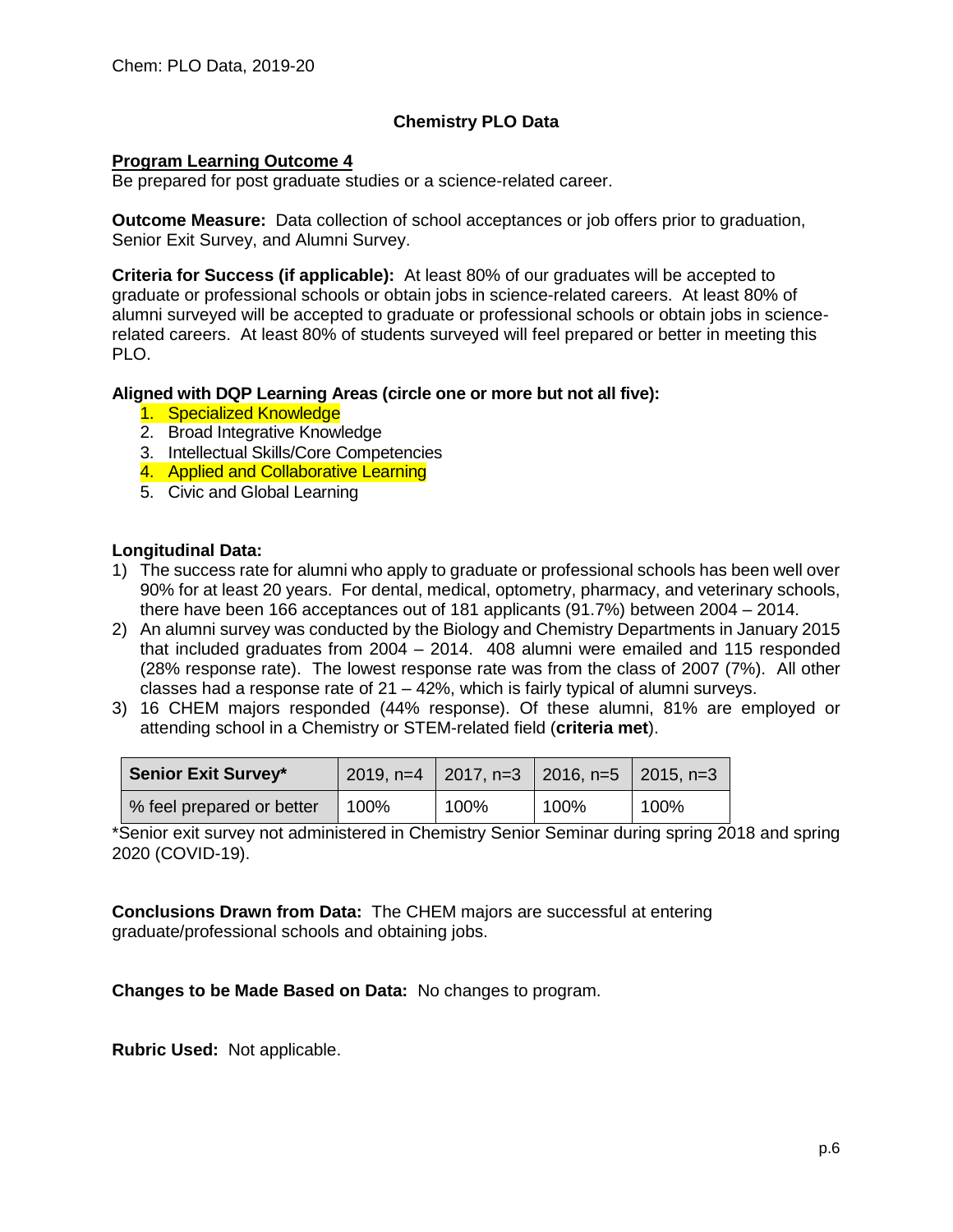Chemistry Seminar Exit Survey 2019 (Chemistry Major)

1) What is your current career goal?

- a) Professor
- b) Teacher
- c) Health professional please specify
- d) Biotechnology or pharmaceutical industry
- e) Academic or government lab
- f) Graduate student please specify field or specialty
- g) Other please specify

2) Rank how well prepared you were to meet the following program learning outcomes (goals) that were set for your major.

I. Students will apply key concepts and principles in analytical chemistry. unprepared / somewhat unprepared / prepared / well prepared / extremely well prepared

II. Students will apply key concepts and principles in biochemistry. unprepared / somewhat unprepared / prepared / well prepared / extremely well prepared

III. Students will apply key concepts and principles in inorganic chemistry. unprepared / somewhat unprepared / prepared / well prepared / extremely well prepared

IV. Students will apply key concepts and principles in organic chemistry. unprepared / somewhat unprepared / prepared / well prepared / extremely well prepared

V. Students will apply key concepts and principles in physical chemistry. unprepared / somewhat unprepared / prepared / well prepared / extremely well prepared

VI. Students will use standard instrumentation and laboratory equipment to conduct scientific experiments and perform chemical characterization and analyses. unprepared / somewhat unprepared / prepared / well prepared / extremely well prepared

VII. Students will participate in the life of the Chemistry Department by involvement in one or more of the following areas: research, chemistry club, and/or various positions of responsibility serving as graders, tutors, stockroom workers and/or teaching assistants.

unprepared / somewhat unprepared / prepared / well prepared / extremely well prepared

VIII. Students will be prepared for post graduate studies or a science-related career. unprepared / somewhat unprepared / prepared / well prepared / extremely well prepared

3) Were you involved in the PLNU chemistry summer research program?

- a) Yes describe what role this experience played in your learning of chemistry
- b) No describe why not
- 4) Do you have any suggestions related to the summer research program?
- 5) What were one or two aspects of the chemistry curriculum that might have been improved?
- 6) Do you feel prepared to take the next step academically? a) Yes – describe what experiences (classes) helped you to get there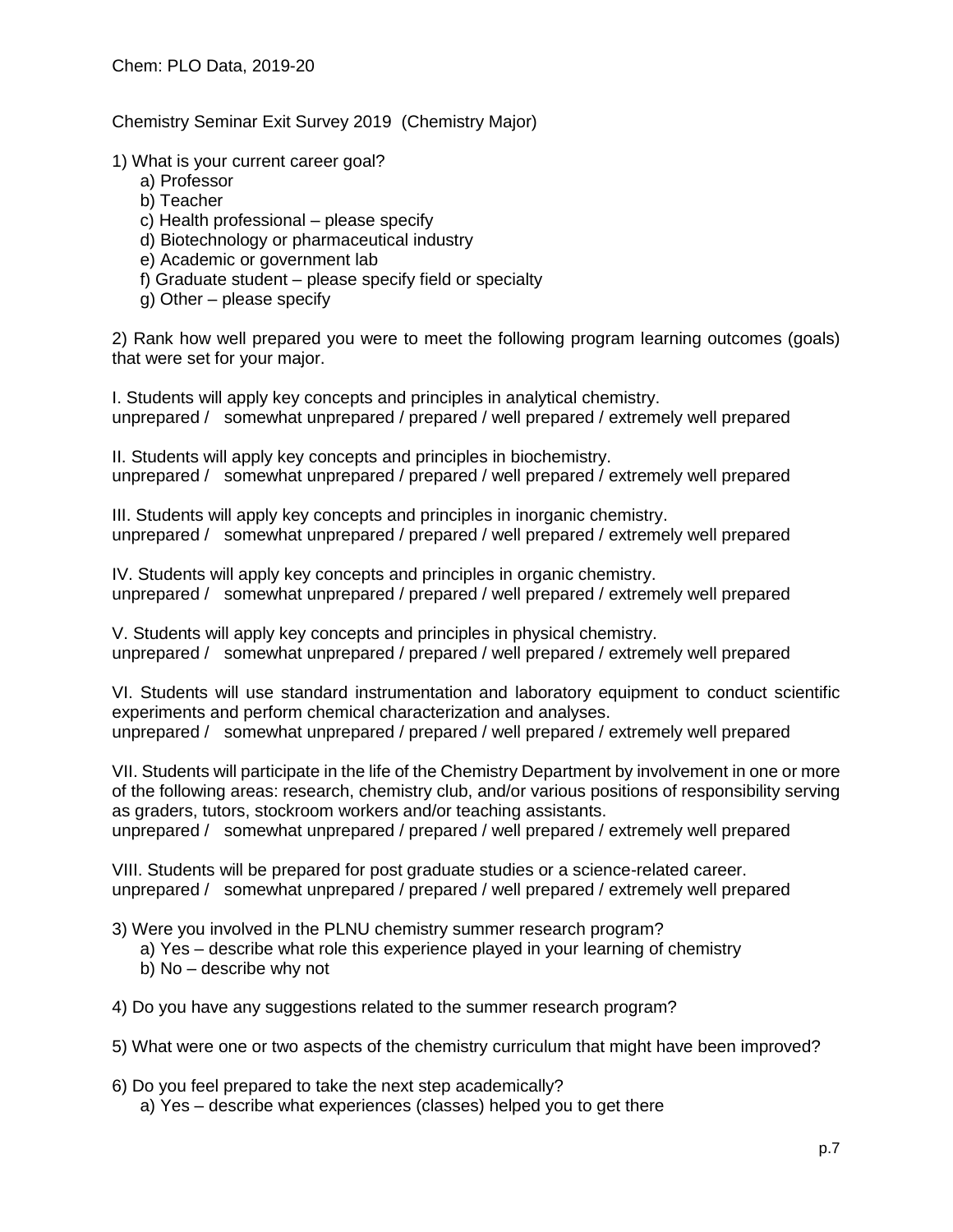b) No – describe what additional or different experiences would have helped

7) If you were starting over as a freshman next fall, would you make any different decisions about your major, or about elective course choices, etc.?

8) Are there chemistry courses that PLNU does not offer that you would have liked to take?

9) Do you feel like you are a part of the chemistry department community? Why or why not?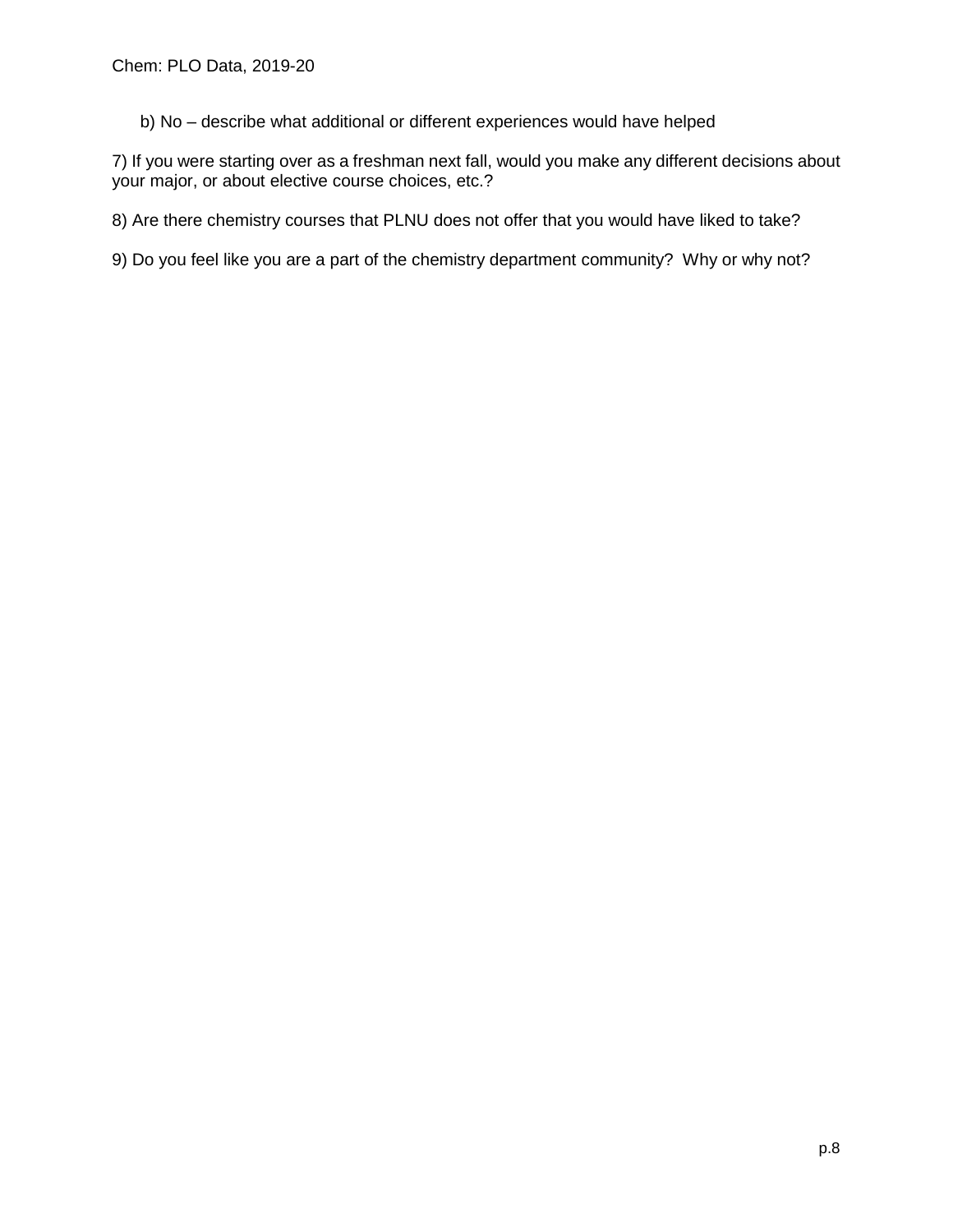### Alumni Survey 2015

The Biology and Chemistry Departments are doing an extensive Program Review. We would greatly appreciate your feedback as a PLNU alum on your experience as a Biology or Chemistry major. This 15-question survey should take about 15 minutes to complete. If you provide your email address, we will also enter you into a drawing for one of three \$100 Amazon cards as a thank you for your time!

- 1) What year did you graduate from PLNU?
- 2) What was your major?
	- a) Biology-BA
	- b) Biology-BS
	- c) Chemistry
	- d) Biology-Chemistry
	- e) Environmental Science
- 3) What is your highest degree earned?
	- a) BA/BS
	- b) MA/MS
	- c) PhD
	- d) MD/DO
	- e) PA
	- f) DDS
	- g) DVM
	- h) OD
	- i) PharmD
	- j) Other please specify
- 4) What is your current professional situation?
	- a) Professor
	- b) Teacher
	- c) Health professional
	- d) Biotechnology or pharmaceutical industry
	- e) Academic or government lab
	- f) Graduate student please specify field or specialty
	- g) Other please specify
- 5) Rank how well we prepared you to meet the following goals that were set for your major. (Only PLOs for specified major selected in #2 will appear.)
	- a) Unprepared
	- b) Somewhat unprepared
	- c) Prepared
	- d) Well prepared
	- e) Extremely well prepared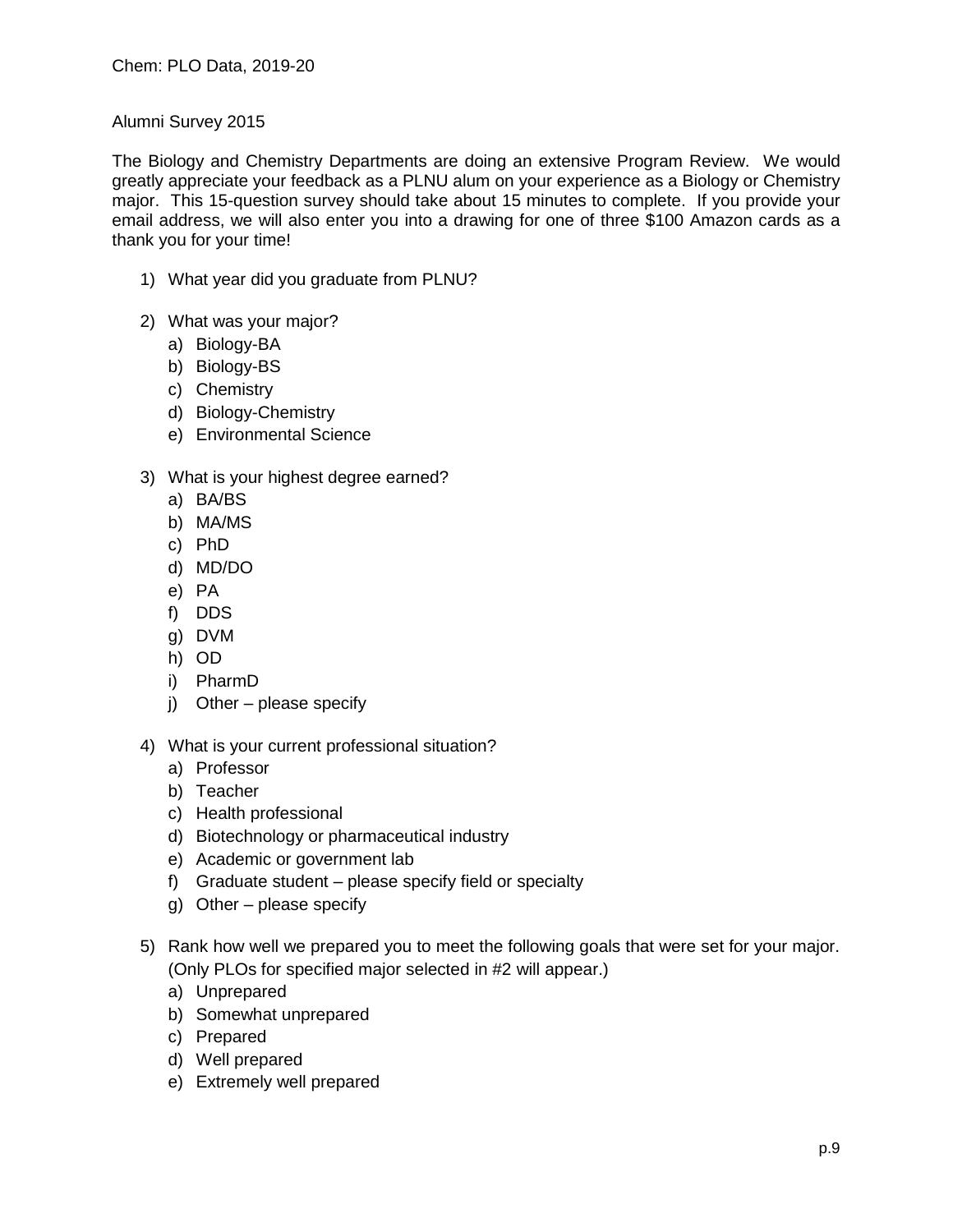- 6) Were you involved in the PLNU biology or chemistry summer research programs?
	- a) Yes describe how this experience is impacting your career.
	- b) No
- 7) Which classes or experiences do you appreciate more now as opposed to when you had just graduated?
- 8) Is there any course, topic, or skill you've repeatedly encountered that you wish you had been taught at PLNU? Please explain.
- 9) If you are pursuing a career in environmental science, do you wish you had substituted an internship experience for a science elective while you were at PLNU?
	- a) I am not pursuing a career in environmental science.
	- b) I did an internship.
	- c) Yes, I wish I had done an internship while at PLNU.
	- d) No, I did not need to do an internship while at PLNU.

### Comments?

- 10) Do you wish you had taken any of the following options at PLNU?
	- a) BIO130/140 (Human Anatomy & Physiology)
	- b) Upper-division anatomy class
	- c) No, I didn't need an Anatomy class

## Comments?

- 11) What were one or two aspects of the biology curriculum that might have been improved to better prepare you for your profession or for further studies?
- 12) What were one or two aspects of the chemistry curriculum that might have been improved to better prepare you for your profession or for further studies?
- 13) Have you done any of the following? Check all that apply.
	- a) Recommended PLNU to a prospective student
	- b) Promoted PLNU to another person
	- c) Been involved with the alumni association
	- d) Donated to Research Associates
	- e) Other please specify.
- 14) Since you left PLNU, have you ever had a conversation in which you had to integrate Christian faith with scientific knowledge? Did you feel prepared scientifically? Did you feel prepared theologically? Check all that apply. Please describe the situation and your feelings about your preparation.
	- a) I've never had such a conversation.
	- b) I felt prepared scientifically.
	- c) I didn't feel prepared scientifically.